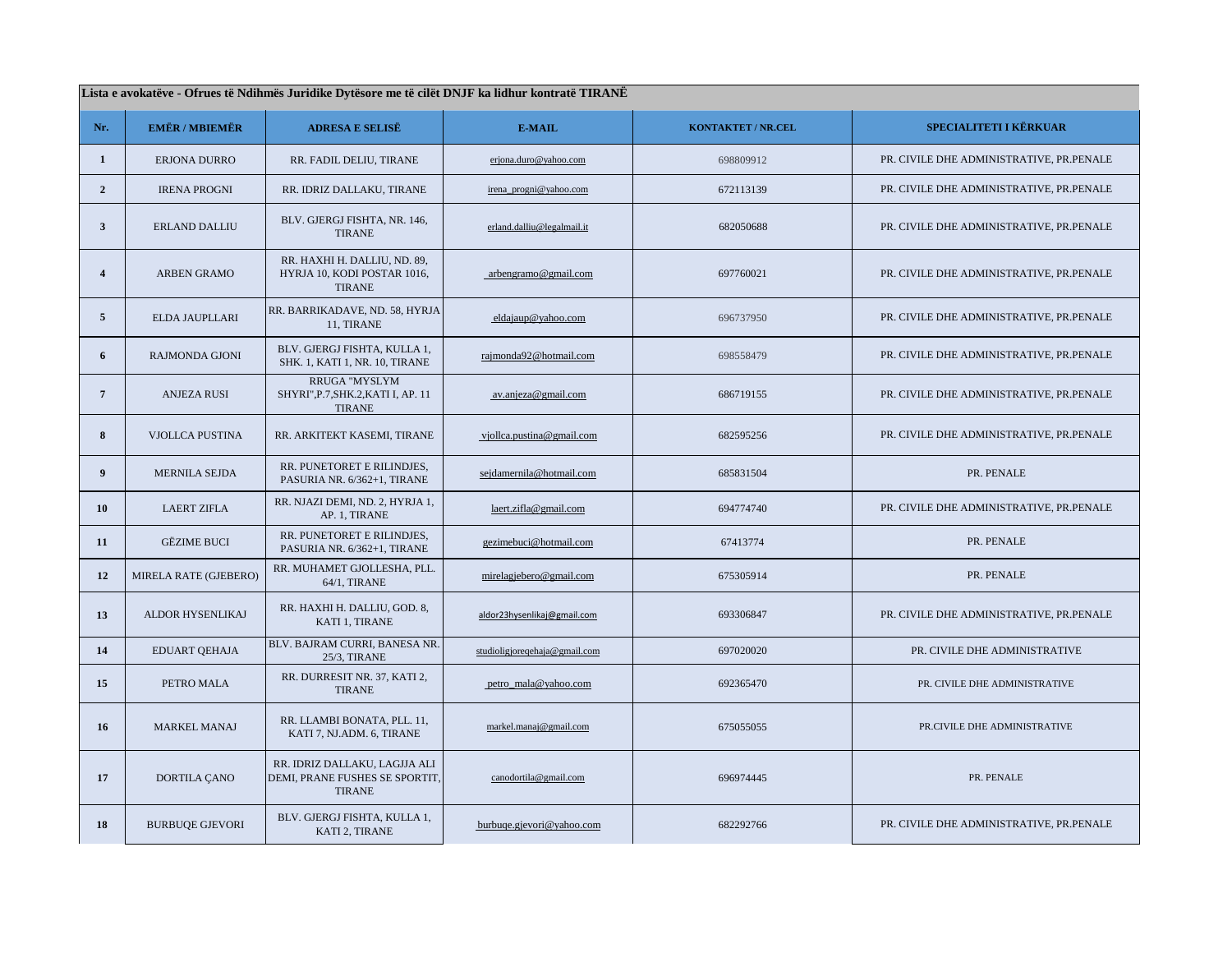| 19 | <b>RUDINA GJONI</b>      | RR. BARRIKADAVE, QENDRA<br><b>GALERIA, TIRANE</b>                                   | rugjoni@yahoo.it                 | 692194726 | PR. CIVILE DHE ADMINISTRATIVE, PR.PENALE |
|----|--------------------------|-------------------------------------------------------------------------------------|----------------------------------|-----------|------------------------------------------|
| 20 | <b>ERGYS HYSI</b>        | RR. TRE DESHMORET,<br>YZBERISHT, TIRANE                                             | ergyshysi75@hotmail.com          | 684703749 | PR. CIVILE DHE ADMINISTRATIVE, PR.PENALE |
| 21 | SIDORELA DERVISHANJI     | RR. SULEJMAN PASHA, NJ.ADM. 9,<br>GOD. 92, HYRJA 1, KATI 1, AP. 2,<br><b>TIRANE</b> | sidorela.dervishanji@hotmail.com | 699948689 | PR.CIVILE DHE ADMINISTRATIVE, PR.PENALE  |
| 22 | <b>BESIM PEKA</b>        | RR. MINE PEZA, PLL. 87/3, TIRANE                                                    | b peka@hotmail.com               | 672034200 | PR. CIVILE DHE ADMINISTRATIVE, PR.PENALE |
| 23 | ESMERALDA MUSALLARI      | RR. STUDENTI, GOD. 15/1, TIRANE                                                     | esmeralda_musallari@hotmail.com  | 685962923 | PR. CIVILE DHE ADMINISTRATIVE, PR.PENALE |
| 24 | <b>JULIAN BALLTO</b>     | RR. MUSTAFA MATONI, PLL. 5,<br>KATI 2, AP. 3, TIRANE                                | julianballto@yahoo.it            | 686768194 | PR.CIVILE, PR. PENALE                    |
| 25 | ELARINDA XHINDI          | RR. HAXHI H. DALLIU, ND. 89,<br><b>HYRJA 3. TIRANE</b>                              | avxhindi@gmail.com               | 694299339 | PR.CIVILE DHE ADMINISTRATIVE, PR.PENALE  |
| 26 | <b>BASHKIM METHASANI</b> | RR. ASTRIT BALLUKU, ND. 13,<br><b>HYRJA 2, TIRANE</b>                               | bashkim_methasani@yahoo.com      | 682349690 | PR. CIVILE DHE ADMINISTRATIVE, PR.PENALE |
| 27 | <b>ELVIN NURIU</b>       | BLV. GJERGJ FISHTA, NR. 16,<br><b>TIRANE</b>                                        | elvinnuriu@gmail.com             | 672089007 | PR. CIVILE DHE ADMINISTRATIVE, PR.PENALE |
| 28 | <b>BRUNILDA LIKA</b>     | RR. NIKOLLA JORGA, PRANE<br>GJYKATES SE SHKALLES SE PARE<br><b>TIRANE</b>           | likabrunilda@gmail.com           | 696302270 | PR. CIVILE DHE ADMINISTRATIVE, PR.PENALE |
| 29 | <b>RINA SALIAJ</b>       | RR. KAVAJES, QENDRA "SUN<br>TOWER", KATI 6, AP. 31, TIRANE                          | r.pero@arsfirm.al                | 692476387 | PR. CIVILE DHE ADMINISTRATIVE            |
| 30 | SILVANA KARAJANI         | KOMUNA E PARISIT, TIRANE                                                            | skarajani@yahoo.com              | 674054779 | PR. CIVILE DHE ADMINISTRATIVE, PR.PENALE |
| 31 | ELVIRA HYSA              | RR. MINE PEZA, ND. 234, SHKALLA<br>1, HYRJA 1, TIRANE                               | elvirahysa2@gmail.com            | 698992101 | PR.CIVILE DHE ADMINISTRATIVE, PR.PENALE  |
| 32 | <b>SONILA VELO</b>       | RR. KAVAJES, PLL. ORION, NR. 81,<br><b>TIRANE</b>                                   | sonilavelo@yahoo.com             | 682054293 | PR. CIVILE DHE ADMINISTRATIVE, PR.PENALE |
| 33 | <b>BESMIR ILJAZI</b>     | RR. ISMAIL QEMALI, NR. 18, SHK.<br>3, AP. 7, TIRANE                                 | besmir.i@yahoo.com               | 692470346 | PR. CIVILE DHE ADMINISTRATIVE            |
| 34 | AIDA METUSHI             | RR. JORDAN MISJA, PRANE PLL.<br>GENEER, HYRJA 1, TIRANE                             | avokate.aidametushi@hotmail.com  | 696193256 | PR. CIVILE DHE ADMINISTRATIVE, PR.PENALE |
| 35 | <b>DONATA LEPENICA</b>   | RR. PJETER BOGDANI, PLL. 20/4/3,<br><b>TIRANE</b>                                   | $d$ lepenica@gmail.com           | 693051942 | PR. CIVILE DHE ADMINISTRATIVE, PR.PENALE |
| 36 | <b>REJSI MECE</b>        | BLV. BAJRAM CURRI, PERBALLE<br><b>GJYKATES CIVILE, TIRANE</b>                       | rejsimece@gmail.com              | 694135596 | PR. CIVILE DHE ADMINISTRATIVE            |
| 37 | <b>FARIE OSMANI</b>      | RRUGA "DAJTI", ND. 48, H. 3,<br>PRANE VILAVE GJERMANE                               | fosmani76@yahoo.com              | 684025201 | PR. CIVILE DHE ADMINISTRATIVE            |
| 38 | ZYLFI LUSHA              | RR. MINE PEZA, GOD. 103/1, AP. 1,<br>HYRJA 2/1, TIRANE                              | z.lusha@hotmail.com              | 682926603 | PR. CIVILE DHE ADMINISTRATIVE, PR.PENALE |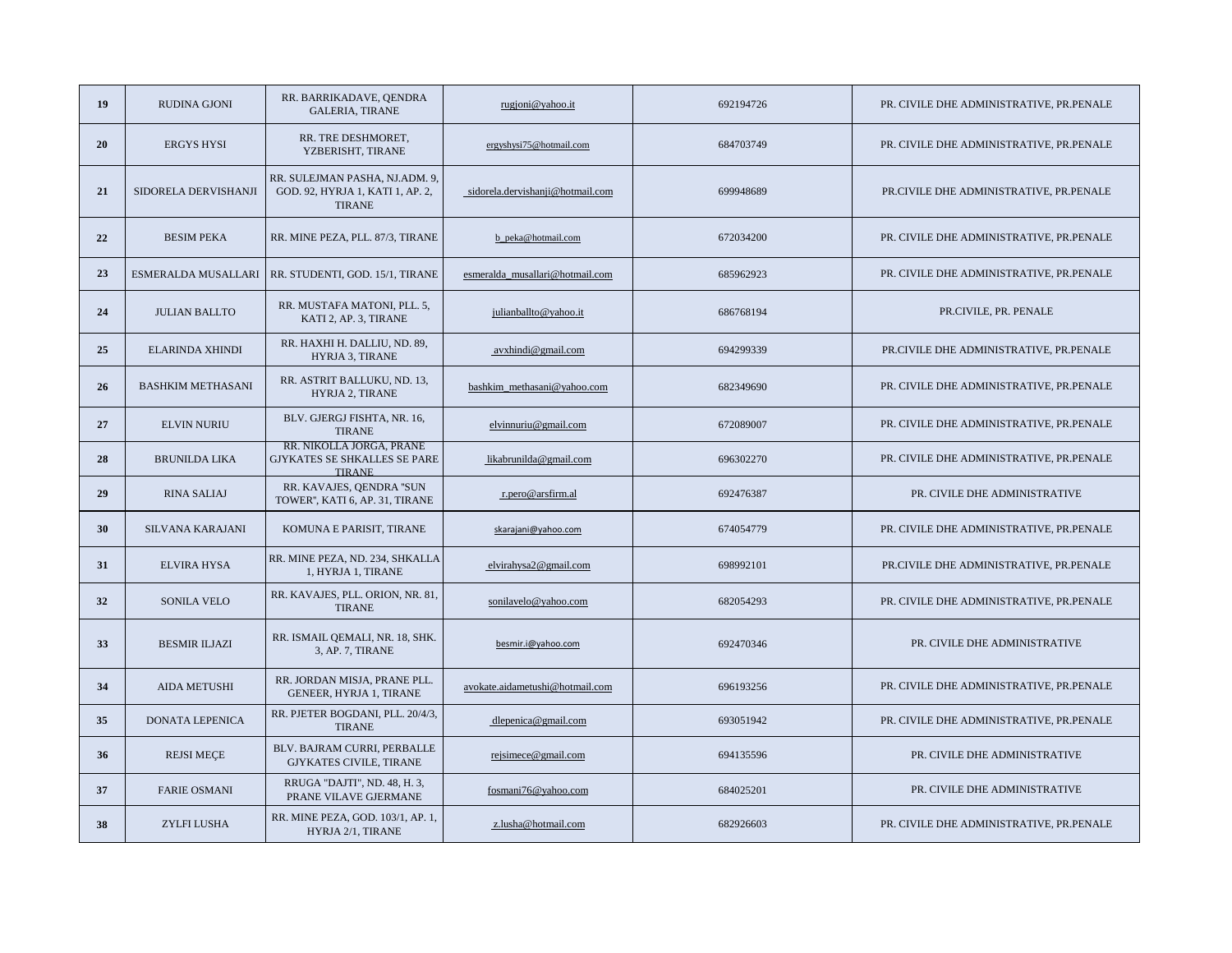| 39 | ANTONETA LALA          | RR. PUNETORET E RILINDJES,<br>PASURIA NR. 6/362+1, TIRANE                                               | av.antonetalala@gmail.com    | 685537901 | PR. PENALE                                |
|----|------------------------|---------------------------------------------------------------------------------------------------------|------------------------------|-----------|-------------------------------------------|
| 40 | ERVIN HAJDINAJ         | RR. BEDRI ÇULLHAJ, 2, TIRANE                                                                            | av.ervinhajdinaj@hotmail.com | 692708285 | PR. CIVILE DHE ADMINISTRATIVE, PR.PENALE  |
| 41 | NELIDA DARDHA          | <b>KK. MUHAMEI</b><br>GJOLLESHA", BOTIMET<br>ENCIKLOPEDIKE, ZYRA 27,<br><b>TID ANE</b>                  |                              | 686473168 |                                           |
| 42 | <b>ERION SEMANI</b>    | RR. ALEKSANDRI I MADH, PLL.<br>BREGU I FILDISHTE, KATI 2,<br><b>TIRANE</b>                              | erionsemani@yahoo.com        | 696322428 | PR. CIVILE DHE ADMINISTRATIVE, PR.PENALE  |
| 43 | <b>ERALD AGA</b>       | RR. NDRE MJEDA, KOMPLEKSI<br>KONTAKT, PLL. LYRA 20/8-2,<br><b>TIRANE</b>                                | moabrights@gmail.com         | 676340634 | PR. CIVILE DHE ADMINISTRATIVE             |
| 44 | <b>ALMA DOMI</b>       | DON BOSKO, KOMPLEKSI I RI<br>"BESA_R" SHPK, KATI 1, HYRJA CD-<br>3, TIRANE                              | avokate.almadomi@gmail.com   | 697610000 | PR. CIVILE DHE ADMINISTRATIVE, PR.PENALE  |
| 45 | <b>FLORIAN TROJANI</b> | BLV. GJERGJ FISHTA, NDERTESE<br>NR. 24, KATI 2, AP. 7, TIRANE                                           | floriantrojani@gmail.com     | 673415984 | PR.CIVILE DHE ADMINISTRATIVE, PR.PENALE   |
| 46 | SPARTAK QIRJAQI        | RR. HEKURAN MARA, PLL. 12/1,<br>AP. 7, LAGJJA NR. 2, TIRANE                                             | spartakqirjaqi@gmail.com     | 676271234 | PR. CIVILE DHE ADMINISTRATIVE, PR.PENALE  |
| 47 | TEFTË XHANARI          | RR. GEORGE W. BUSH, PLL. 40,<br>KATI 3, PRANE BAR ELYSEE,<br><b>TIRANE</b>                              | teftaxhanari@yahoo.com       | 675450407 | PR. CIVILE DHE ADMINISTRATIVE. PR.PENALE  |
| 48 | <b>ISABELA TAFILI</b>  | RR. BAJRAM TUSHA, PLL. 33,<br>SHK.3, KATI 8, AP. 35, TIRANE                                             | isabelatafili@outlook.com    | 692506562 | PR. CIVILE DHE ADMINISTRATIVE, PR. PENALE |
| 49 | <b>RABIJE CENALIA</b>  | RR. PUNETORET E RILINDJES,<br>PASURIA NR. 6/362+1, TIRANE                                               | cenalia.rabie@gmail.com      | 698656220 | PR. PENALE                                |
| 50 | <b>EVIS LAMÇJA</b>     | RR. ÇAUSH ASLLANI, LAGJJA<br>KONGRESI I MANASTIRIT,<br><b>ELBASAN</b>                                   | lamcjaevis@gmail.com         | 698055755 | PR. CIVILE DHE ADMINISTRATIVE, PR.PENALE  |
| 51 | ENVALDA ABDURAMANI     | RR. DON BOSKO, KOMPLEKSI I RI<br>"BESA-R" SHPK, KATI 1, HYRJA CD-<br><b>3 PRANE GL ADM SHK 1 TIRANE</b> | envalda_tafa2012@hotmail.com | 694004033 | PR. CIVILE DHE ADMINISTRATIVE, PR.PENALE  |
| 52 | <b>MIGENA VRIONI</b>   | RR. NIKOLLA LENA, P. 24, AP. 24,<br><b>TIRANE</b>                                                       | migena.vrioni@gener2.al      | 692303059 | PR. CIVILE DHE ADMINISTRATIVE, PR.PENALE  |
| 53 | <b>MATILDA VAKO</b>    | RR. KOSOVAREVE, PALLATI 29,<br>HYRJA 6, TIRANE                                                          | matilda_vako@yahoo.it        | 692244400 | PR. CIVILE DHE ADMINISTRATIVE             |
| 54 | LULJETA DROGU          | RR. SAMI FRASHERI, KULLA 1, PAS<br>PLL. AGIMI, AP. 14, TIRANE                                           | lulidrogu@yahoo.com          | 692818093 | PR. CIVILE DHE ADMINISTRATIVE, PR.PENALE  |
| 55 | DENADA ELEZI           | RR. JORDAN MISJA, ND. 2, KATI 2,<br><b>TIRANE</b>                                                       | denada.elezi@hotmail.com     | 682617154 | PR. CIVILE DHE ADMINISTRATIVE             |